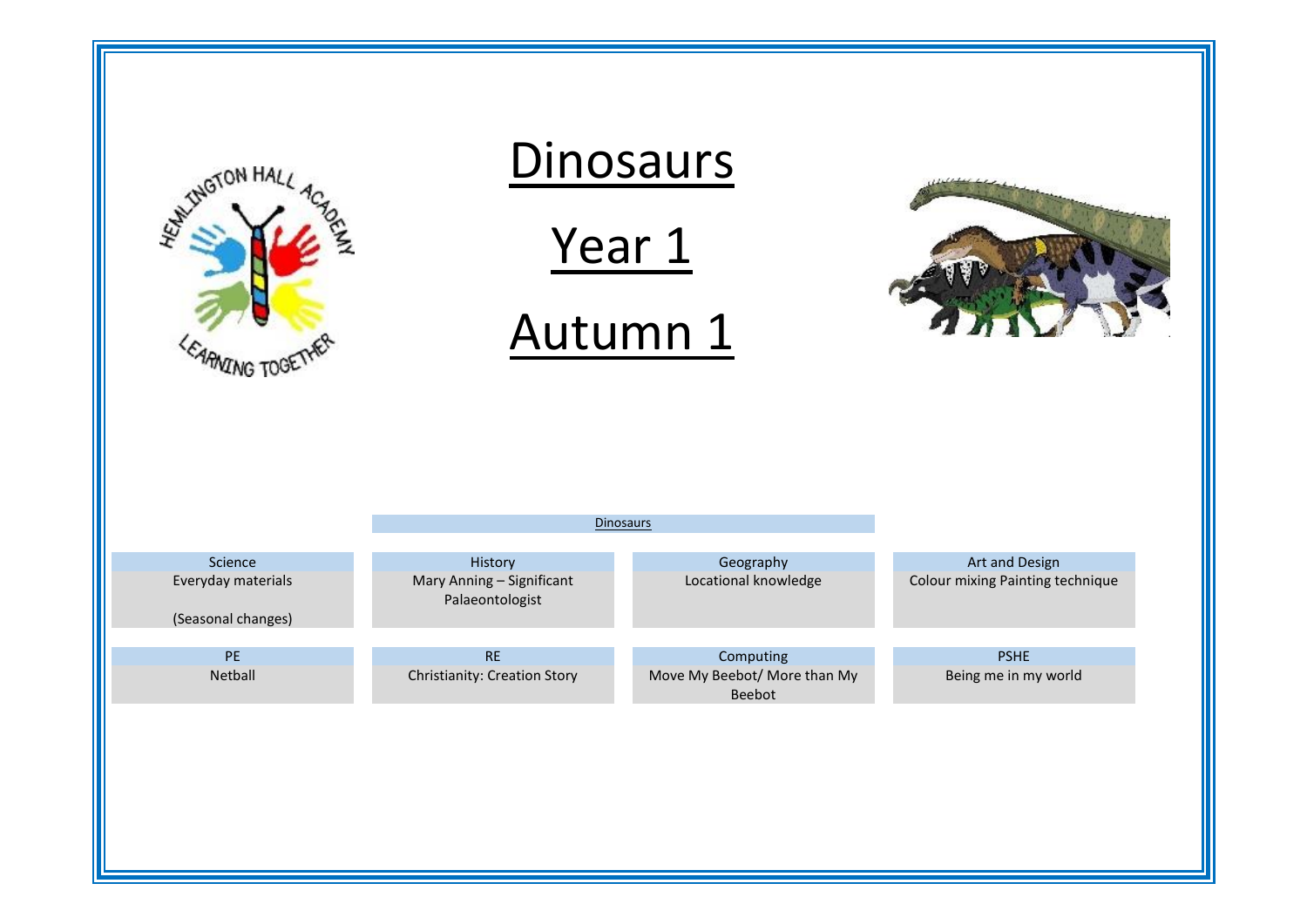**Science** 

| <b>Everyday Materials</b>                                                                                                                                                                                                                                                                                                                                                                                                                                                                                                                                                                                                                                                                                                                                                                                                                                                                                                                                                                                                                                                                                                                                                                                                                                 |                                                                                                       | Term: 1 | Year: 1                                                                                                                                                                             |         |                                                                                                                                                                     |                                                                                          |  |
|-----------------------------------------------------------------------------------------------------------------------------------------------------------------------------------------------------------------------------------------------------------------------------------------------------------------------------------------------------------------------------------------------------------------------------------------------------------------------------------------------------------------------------------------------------------------------------------------------------------------------------------------------------------------------------------------------------------------------------------------------------------------------------------------------------------------------------------------------------------------------------------------------------------------------------------------------------------------------------------------------------------------------------------------------------------------------------------------------------------------------------------------------------------------------------------------------------------------------------------------------------------|-------------------------------------------------------------------------------------------------------|---------|-------------------------------------------------------------------------------------------------------------------------------------------------------------------------------------|---------|---------------------------------------------------------------------------------------------------------------------------------------------------------------------|------------------------------------------------------------------------------------------|--|
| Foundations of previous learning:<br><b>ELGS that feed into Science:</b><br>Understanding the World: Children know about similarities and differences in relation to places, objects, materials and living things. They talk about the features of their own immediate environment and how environments mi<br>another. They make observations of animals and plants and explain why some things occur, and talk about changes.<br>Mathematics: Children use everyday language to talk about size, weight, capacity, position, distance, time and money to compare quantities and objects and to solve problems. They recognise, create and describe patterns. Th<br>characteristics of everyday objects and shapes and use mathematical language to describe them.                                                                                                                                                                                                                                                                                                                                                                                                                                                                                        |                                                                                                       |         |                                                                                                                                                                                     |         |                                                                                                                                                                     |                                                                                          |  |
|                                                                                                                                                                                                                                                                                                                                                                                                                                                                                                                                                                                                                                                                                                                                                                                                                                                                                                                                                                                                                                                                                                                                                                                                                                                           |                                                                                                       |         | <b>Unit Learning</b>                                                                                                                                                                |         |                                                                                                                                                                     |                                                                                          |  |
| <b>NC Objective - Coverage</b>                                                                                                                                                                                                                                                                                                                                                                                                                                                                                                                                                                                                                                                                                                                                                                                                                                                                                                                                                                                                                                                                                                                                                                                                                            | <b>Skills</b>                                                                                         |         | Knowledge                                                                                                                                                                           |         |                                                                                                                                                                     | <b>Vocabulary</b>                                                                        |  |
| Distinguish between an object and the material from<br>which it is made<br>Identify and name a variety of everyday materials,                                                                                                                                                                                                                                                                                                                                                                                                                                                                                                                                                                                                                                                                                                                                                                                                                                                                                                                                                                                                                                                                                                                             | Remember science words and facts.<br>Use pictures and actions to describe.<br>Sort using instructions |         | I can name everyday materials.<br>I know the properties of everyday materials.<br>I can compare the properties of materials.<br>I can explain which material would be best and why. |         | Solid<br>Bending<br>Squashing<br>Twisting<br>Stretching                                                                                                             | rough/smooth<br>waterproof/not waterproof<br>absorbent/not absorbent<br>metal<br>plastic |  |
| including wood, plastic, glass, metal, water and rock                                                                                                                                                                                                                                                                                                                                                                                                                                                                                                                                                                                                                                                                                                                                                                                                                                                                                                                                                                                                                                                                                                                                                                                                     | <b>Assessment of Skills</b>                                                                           |         | <b>Assessment of Knowledge</b>                                                                                                                                                      |         | Similarity                                                                                                                                                          | glass                                                                                    |  |
| Describe simple physical properties of a variety of<br>everyday materials<br>Compare and group together a variety of everyday<br>materials on the basis of their simple physical properties                                                                                                                                                                                                                                                                                                                                                                                                                                                                                                                                                                                                                                                                                                                                                                                                                                                                                                                                                                                                                                                               | <b>Explaining science</b><br>Classification<br>(See Phil Watkins Assessment boards)                   |         | Can you name everyday materials?<br>What are the properties of everyday materials?<br>Can you compare the properties of materials?<br>Which material would be best and why?         |         | Difference<br>brick<br>Property<br>paper<br>hard/soft<br>fabric<br>shiny/dull<br>foil<br>bendy/not bendy<br>elastic<br>stretchy/stiff<br>wood<br>transparent/opaque |                                                                                          |  |
| <b>Seasonal changes</b>                                                                                                                                                                                                                                                                                                                                                                                                                                                                                                                                                                                                                                                                                                                                                                                                                                                                                                                                                                                                                                                                                                                                                                                                                                   |                                                                                                       |         | Term: Across the year                                                                                                                                                               | Year: 1 |                                                                                                                                                                     |                                                                                          |  |
| <b>Foundations of previous learning:</b><br><b>ELGS that feed into Science:</b><br>Understanding the World: Children know about similarities and differences in relation to places, objects, materials and living things. They talk about the features of their own immediate environment and how environments mi<br>another. They make observations of animals and plants and explain why some things occur, and talk about changes.<br>Physical Development: Children know the importance for good health of physical exercise, and a healthy diet, and talk about ways to keep healthy and safe. They manage their own basic hygiene and personal needs successfully<br>and going to the toilet independently.<br>Mathematics: Children use everyday language to talk about size, weight, capacity, position, distance, time and money to compare quantities and objects and to solve problems. They recognise, create and describe patterns. Th<br>characteristics of everyday objects and shapes and use mathematical language to describe them.<br>Communication and Language: Children follow instructions involving several ideas or actions. They answer 'how' and 'why' questions about their experiences and in response to stories or events. |                                                                                                       |         |                                                                                                                                                                                     |         |                                                                                                                                                                     |                                                                                          |  |
|                                                                                                                                                                                                                                                                                                                                                                                                                                                                                                                                                                                                                                                                                                                                                                                                                                                                                                                                                                                                                                                                                                                                                                                                                                                           |                                                                                                       |         | <b>Unit Learning</b>                                                                                                                                                                |         |                                                                                                                                                                     |                                                                                          |  |
| <b>NC Objective - Coverage</b>                                                                                                                                                                                                                                                                                                                                                                                                                                                                                                                                                                                                                                                                                                                                                                                                                                                                                                                                                                                                                                                                                                                                                                                                                            | <b>Skills</b>                                                                                         |         | Knowledge                                                                                                                                                                           |         |                                                                                                                                                                     | <b>Vocabulary</b>                                                                        |  |
| Observe the apparent movement of the sun during the day<br>Observe changes across the four seasons                                                                                                                                                                                                                                                                                                                                                                                                                                                                                                                                                                                                                                                                                                                                                                                                                                                                                                                                                                                                                                                                                                                                                        | Use relevant words when I talk or write<br>Add to block charts and pictograms                         |         | Describe the weather<br>To know there are four seasons                                                                                                                              |         | Season<br>Sun<br>Sky                                                                                                                                                | Week<br>Day<br>weather (various)                                                         |  |
| Observe and describe weather associated with the seasons                                                                                                                                                                                                                                                                                                                                                                                                                                                                                                                                                                                                                                                                                                                                                                                                                                                                                                                                                                                                                                                                                                                                                                                                  | <b>Assessment of Skills</b>                                                                           |         | <b>Assessment of Knowledge</b>                                                                                                                                                      |         | Autumn<br>Winter                                                                                                                                                    | temperature<br>rainfall                                                                  |  |
| and how day length varies                                                                                                                                                                                                                                                                                                                                                                                                                                                                                                                                                                                                                                                                                                                                                                                                                                                                                                                                                                                                                                                                                                                                                                                                                                 | <b>Explaining science</b><br>Data, tables and graphs<br>(See Phil Watkins Assessment boards)          |         | Can you tell me what the weather is like today?<br>What season is it?<br>What are the other seasons called?<br>What is it like in Autumn etc.?                                      |         | Spring<br>Summer<br>Year<br>Month                                                                                                                                   | day length<br>sun<br>shadow                                                              |  |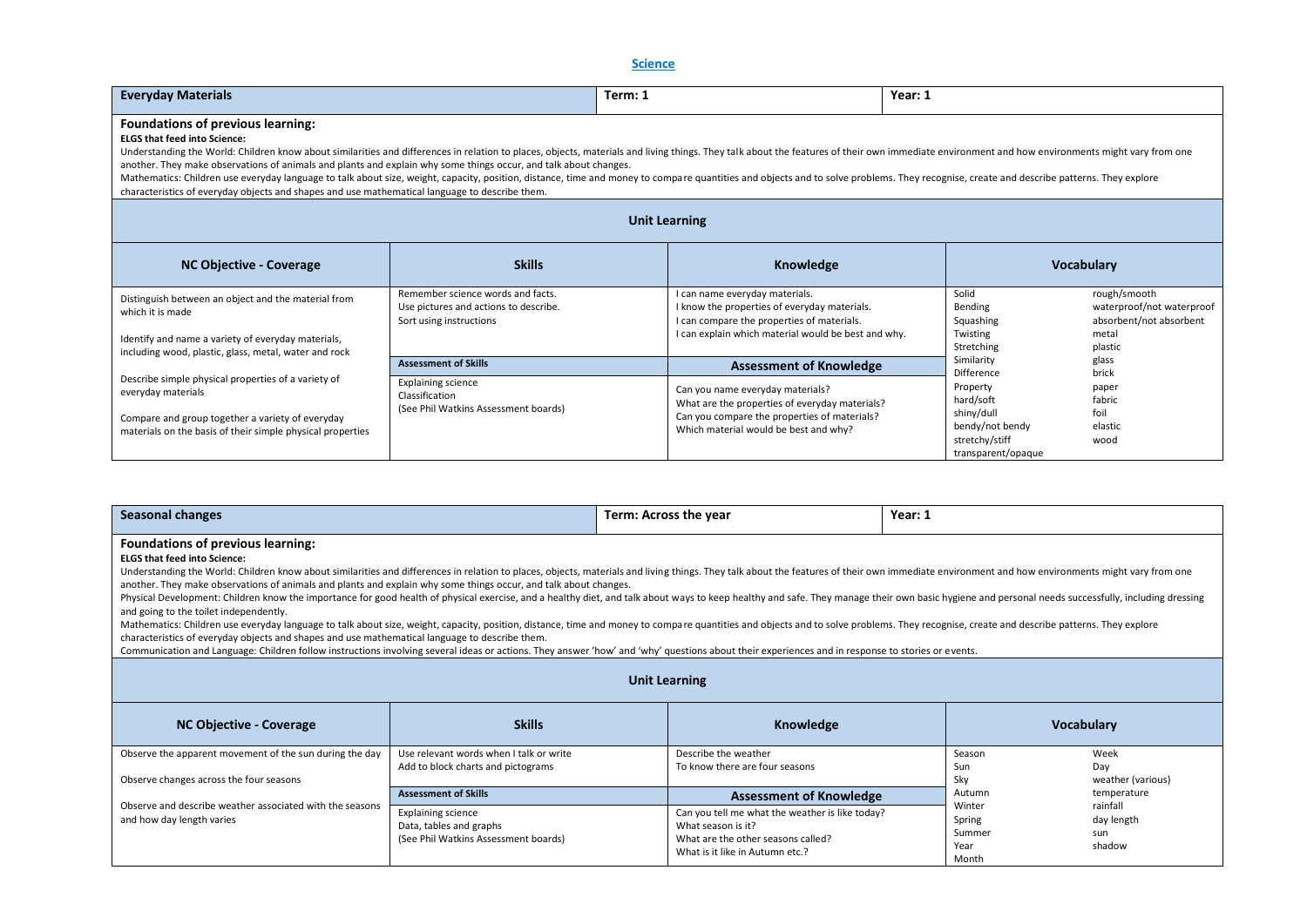# **History**

| Mary Anning - Significant individual - Palaeontologist                                                                                                                                                                                                                                                                                                                                                                                                                                                                                                                                                                                                                                                                                                                                                                         |                                                                                                                                                                                                                                                                                                                                                                                                                                                                        | <b>Topic: Dinosaurs</b>                  | Term: Autumn 1                                                                                                                                                                                                                                                                                                                                                                                                                                                                                                                                     |  |                                                                                                                                                                                  | Year: 1                                                                                                           |
|--------------------------------------------------------------------------------------------------------------------------------------------------------------------------------------------------------------------------------------------------------------------------------------------------------------------------------------------------------------------------------------------------------------------------------------------------------------------------------------------------------------------------------------------------------------------------------------------------------------------------------------------------------------------------------------------------------------------------------------------------------------------------------------------------------------------------------|------------------------------------------------------------------------------------------------------------------------------------------------------------------------------------------------------------------------------------------------------------------------------------------------------------------------------------------------------------------------------------------------------------------------------------------------------------------------|------------------------------------------|----------------------------------------------------------------------------------------------------------------------------------------------------------------------------------------------------------------------------------------------------------------------------------------------------------------------------------------------------------------------------------------------------------------------------------------------------------------------------------------------------------------------------------------------------|--|----------------------------------------------------------------------------------------------------------------------------------------------------------------------------------|-------------------------------------------------------------------------------------------------------------------|
| Foundations of previous learning:<br>Children know about similarities and differences in relation to places, objects, materials and living things.<br>They talk about the features of their own immediate environment and how environments might vary from one another.<br>They make observations of animals and plants and explain why some things occur, and talk about changes.<br><b>Unit Learning</b><br><b>Skills</b><br>Knowledge<br><b>Vocabulary</b><br><b>NC Objective - Coverage</b><br>To look at the lives of significant individuals in the past<br><b>Chronological understanding</b><br>Recall key information about Mary Anning.<br><b>Before</b><br>jaws<br>Uses words and phrases: old, new, young, days and<br>To know periods of time (BC)<br>After<br>who have contributed to national and international |                                                                                                                                                                                                                                                                                                                                                                                                                                                                        |                                          |                                                                                                                                                                                                                                                                                                                                                                                                                                                                                                                                                    |  |                                                                                                                                                                                  | teeth                                                                                                             |
| achievements. Some should be used to compare aspects<br>of life in different periods                                                                                                                                                                                                                                                                                                                                                                                                                                                                                                                                                                                                                                                                                                                                           | months.<br>Sequence some events or 2 related objects in order.<br>Knowledge and understanding<br>Tell the difference between past and present in own and<br>other people's lives.<br><b>Historical interpretation</b><br>Begins to identify and recount some details from the past<br>from sources (e.g. pictures, stories).<br><b>Historical enquiry</b><br>Finds answers to simple questions about the past from<br>sources of information (e.g. pictures, stories). | changes<br>on dinosaurs<br>the dinosaurs | To compare then and now.<br>Be able to use their knowledge and understanding to<br>answers simple questions about the prehistoric past and<br>Know about processes and conditions that have an effect<br>Be able to give some reasons for particular events and<br>changes in prehistoric time<br>Find out about what other plants and animals existed at<br>the time of the dinosaurs<br>Describe the work of a palaeontologist<br>Identify the possibilities and theories for the extinction of<br>Be able to explain why the dinosaurs died out |  | Now<br>Later<br>Dinosaur<br>Past<br>Present<br>Period of time<br>Dinosaur (names of various<br>dinosaurs E.G. triceratops,<br>diplodocus, brachiosaurus,<br>centrosaurus, t-rex) | skeleton<br>muscles<br>plates<br>crests<br>palaeontologist<br>identify<br>ice age<br>extinction<br><b>Disease</b> |
|                                                                                                                                                                                                                                                                                                                                                                                                                                                                                                                                                                                                                                                                                                                                                                                                                                | <b>Assessment of Skills</b>                                                                                                                                                                                                                                                                                                                                                                                                                                            |                                          | <b>Assessment of Knowledge</b>                                                                                                                                                                                                                                                                                                                                                                                                                                                                                                                     |  |                                                                                                                                                                                  |                                                                                                                   |
|                                                                                                                                                                                                                                                                                                                                                                                                                                                                                                                                                                                                                                                                                                                                                                                                                                | I can sequence some events or 2 related objects in order.                                                                                                                                                                                                                                                                                                                                                                                                              | now?                                     | Can you explain what a fossil is?<br>Who was Mary Anning?<br>Can you explain the changes from the prehistoric period to<br>Can you explain any processes and conditions that have an<br>effect on dinosaurs?<br>Be able to give some reasons for particular events and<br>changes in prehistoric time<br>Can you name any other plants and animals that existed at<br>the time of the dinosaurs?<br>Can you name similarities in dinosaurs?<br>Can you explain why the dinosaurs died out?                                                         |  |                                                                                                                                                                                  |                                                                                                                   |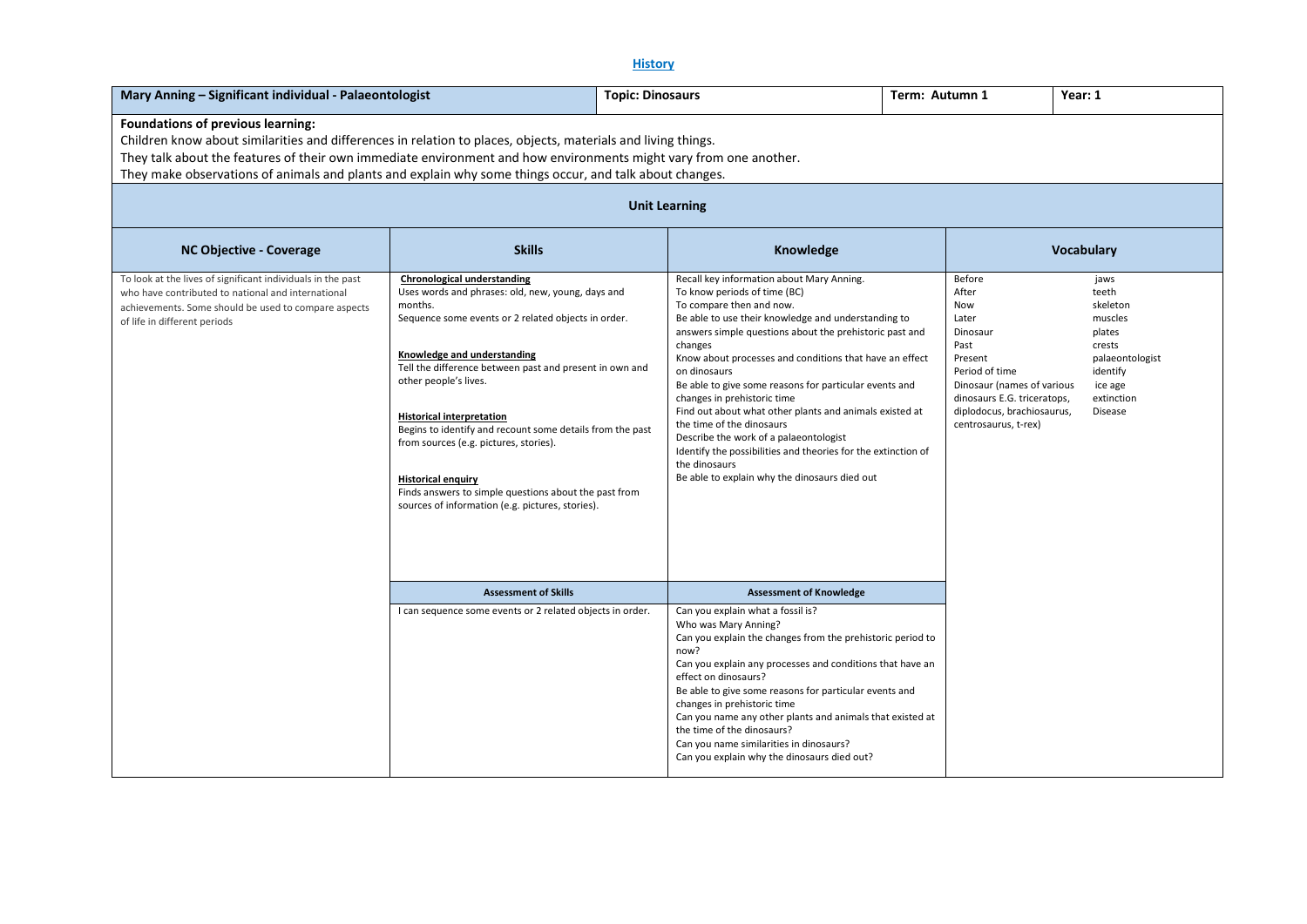## **Geography**

| Dinosaurs - Locational Knowledge                                                                                                                                                                                                                                                                                                                                                                                                     | <b>Topic: Dinosaurs</b>                                                                                                                                                                                                                                                                                                                                                                                         |                      |                                                                                                                                                                                                                                                   | Term: Autumn 1 |                                                                                                                                                               | Year: 1           |  |
|--------------------------------------------------------------------------------------------------------------------------------------------------------------------------------------------------------------------------------------------------------------------------------------------------------------------------------------------------------------------------------------------------------------------------------------|-----------------------------------------------------------------------------------------------------------------------------------------------------------------------------------------------------------------------------------------------------------------------------------------------------------------------------------------------------------------------------------------------------------------|----------------------|---------------------------------------------------------------------------------------------------------------------------------------------------------------------------------------------------------------------------------------------------|----------------|---------------------------------------------------------------------------------------------------------------------------------------------------------------|-------------------|--|
| <b>Foundations of previous learning:</b><br>Children know about similarities and differences in relation to places, objects, materials and living things. They talk about the features of their own immediate environment and<br>how environments might vary from one another.                                                                                                                                                       |                                                                                                                                                                                                                                                                                                                                                                                                                 |                      |                                                                                                                                                                                                                                                   |                |                                                                                                                                                               |                   |  |
|                                                                                                                                                                                                                                                                                                                                                                                                                                      |                                                                                                                                                                                                                                                                                                                                                                                                                 | <b>Unit Learning</b> |                                                                                                                                                                                                                                                   |                |                                                                                                                                                               |                   |  |
| <b>NC Objective - Coverage</b>                                                                                                                                                                                                                                                                                                                                                                                                       | <b>Skills</b>                                                                                                                                                                                                                                                                                                                                                                                                   |                      | Knowledge                                                                                                                                                                                                                                         |                |                                                                                                                                                               | <b>Vocabulary</b> |  |
| <b>Place Knowledge</b><br>To understand geographical similarities and<br>differences through studying the human and physical<br>geography of a small area of the United Kingdom.<br><b>Human and Physical Geography</b><br>To use basic geographical vocabulary to refer to:<br>key physical features, including: beach, cliff, coast,<br>forest, hill, mountain, sea, ocean, river, soil, valley,<br>vegetation, season and weather | Knowledge & Understanding<br>Describe in simple terms how wind or water has<br>affected the geography of an area.<br>Ask and respond to questions about<br>places/environment.<br>Use the correct terms for simple geographical<br>features.<br>Practical<br>Use basic geographical vocabulary to name physical<br>and human features.<br>Use maps, pictures and stories to find out about<br>different places. | landscape.           | Know about processes and conditions that have an<br>effect on dinosaurs.<br>Know about locations in which fossils have been<br>discovered in the UK<br>Know some physical and human features of the UK<br>Know the countries that make up the UK. |                | key physical features<br>beach<br>cliff<br>coast<br>forest<br>hill<br>mountain<br>sea<br>ocean<br>river<br>soil<br>valley<br>vegetation<br>season and weather |                   |  |
|                                                                                                                                                                                                                                                                                                                                                                                                                                      | <b>Assessment of Skills</b><br>Name and locate four countries of the United<br>Kingdom on a map or globe.<br>Identify the similarities and differences between the<br>local environment and one other place.                                                                                                                                                                                                    |                      | <b>Assessment of Knowledge</b><br>What locations have fossils been discovered in the UK?<br>Is this manmade or natural?<br>Which countries are in the UK?                                                                                         |                |                                                                                                                                                               |                   |  |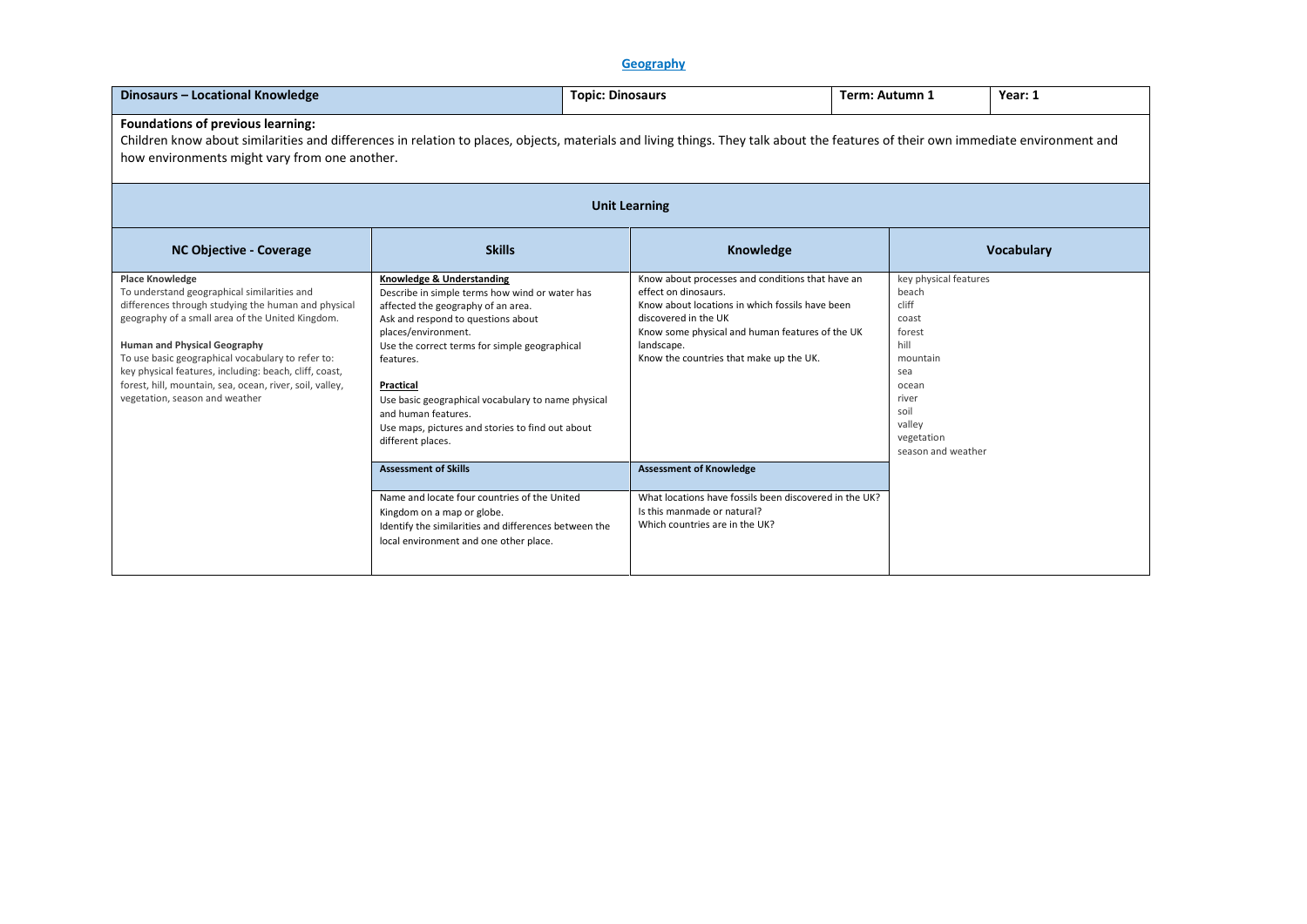## **Art and Design**

| Colour mixing, painting technique                                                                                                                                                                             |                                                                                                                                                                                                                                                                                                                                                                                                                                                                                                                                                                                                                                                                                                                                    | <b>Topic: Dinosaurs</b>                                                                                                                                                                                                                                                                                                                                                                                   | Term: Autumn 1                                                                                                                                                                           | Year: 1           |  |  |  |
|---------------------------------------------------------------------------------------------------------------------------------------------------------------------------------------------------------------|------------------------------------------------------------------------------------------------------------------------------------------------------------------------------------------------------------------------------------------------------------------------------------------------------------------------------------------------------------------------------------------------------------------------------------------------------------------------------------------------------------------------------------------------------------------------------------------------------------------------------------------------------------------------------------------------------------------------------------|-----------------------------------------------------------------------------------------------------------------------------------------------------------------------------------------------------------------------------------------------------------------------------------------------------------------------------------------------------------------------------------------------------------|------------------------------------------------------------------------------------------------------------------------------------------------------------------------------------------|-------------------|--|--|--|
| Foundations of previous learning:<br>Children will have experienced opportunities to experiment and design their own creative responses art.                                                                  |                                                                                                                                                                                                                                                                                                                                                                                                                                                                                                                                                                                                                                                                                                                                    |                                                                                                                                                                                                                                                                                                                                                                                                           |                                                                                                                                                                                          |                   |  |  |  |
|                                                                                                                                                                                                               |                                                                                                                                                                                                                                                                                                                                                                                                                                                                                                                                                                                                                                                                                                                                    | <b>Unit Learning</b>                                                                                                                                                                                                                                                                                                                                                                                      |                                                                                                                                                                                          |                   |  |  |  |
| <b>NC Objective - Coverage</b>                                                                                                                                                                                | <b>Skills</b>                                                                                                                                                                                                                                                                                                                                                                                                                                                                                                                                                                                                                                                                                                                      | <b>Knowledge</b>                                                                                                                                                                                                                                                                                                                                                                                          |                                                                                                                                                                                          | <b>Vocabulary</b> |  |  |  |
| Pupils should be taught:<br>To use a range of materials creatively to design and make<br>products.<br>To use drawing, painting and sculpture to develop and<br>share their ideas, experiences and imagination | Work from observations and known objects.<br>Begin to collect ideas in sketchbooks.<br>Develop collages, based on a simple drawing, using papers<br>and materials building using sticks/rocks/leaves etc.)<br>Use thick felt tip pens/chalks/charcoal/wax crayon/pastel.<br>Hold a large paintbrush correctly.<br>Make marks using paint with a variety of tools.<br>Consider consistency when applying paint.<br>Investigate clay - pinching, rolling, twisting, scratching and<br>coiling and add details and textures using tools.<br>To know how to mix primary colours to make secondary<br>colours.<br>Finger print, sponge print and block print to form patterns,<br>experiment with amounts of paint and develop control. | To record carefully into their sketch book<br>To experiment using a range of materials to create<br>different effects<br>To choose the most suitable material for a given task<br>To use paint brush correctly using different strokes of<br>create different effects<br>To understand the effect of having too much paint on a<br>paint brush<br>To be able to observe and recreate a known object/image | Primary<br>Secondary<br>Sketch<br>Paint brush<br>Paint<br>Mixing<br>Strokes<br>Observation<br>Materials<br>Sculpture<br>Design<br>Collage<br>Felt tip<br>Chalk<br>Charcoal<br>Wax crayon |                   |  |  |  |
|                                                                                                                                                                                                               | <b>Assessment of Skills</b>                                                                                                                                                                                                                                                                                                                                                                                                                                                                                                                                                                                                                                                                                                        | <b>Assessment of Knowledge</b>                                                                                                                                                                                                                                                                                                                                                                            | Pastel                                                                                                                                                                                   |                   |  |  |  |
|                                                                                                                                                                                                               | Finger print, sponge print and block print to form patterns,<br>experiment with amounts of paint and develop control.<br>Mix primary colours to make secondary colours.                                                                                                                                                                                                                                                                                                                                                                                                                                                                                                                                                            | Can you recreate the colour wheel to show primary and<br>secondary colours?<br>Can you recreate an image/object using the most<br>appropriate resources/materials?<br>Can you use your imagination to create an image using a<br>variety of tools?                                                                                                                                                        | Pencil<br>Paper<br>Colour mixing<br>Pattern<br>Line                                                                                                                                      |                   |  |  |  |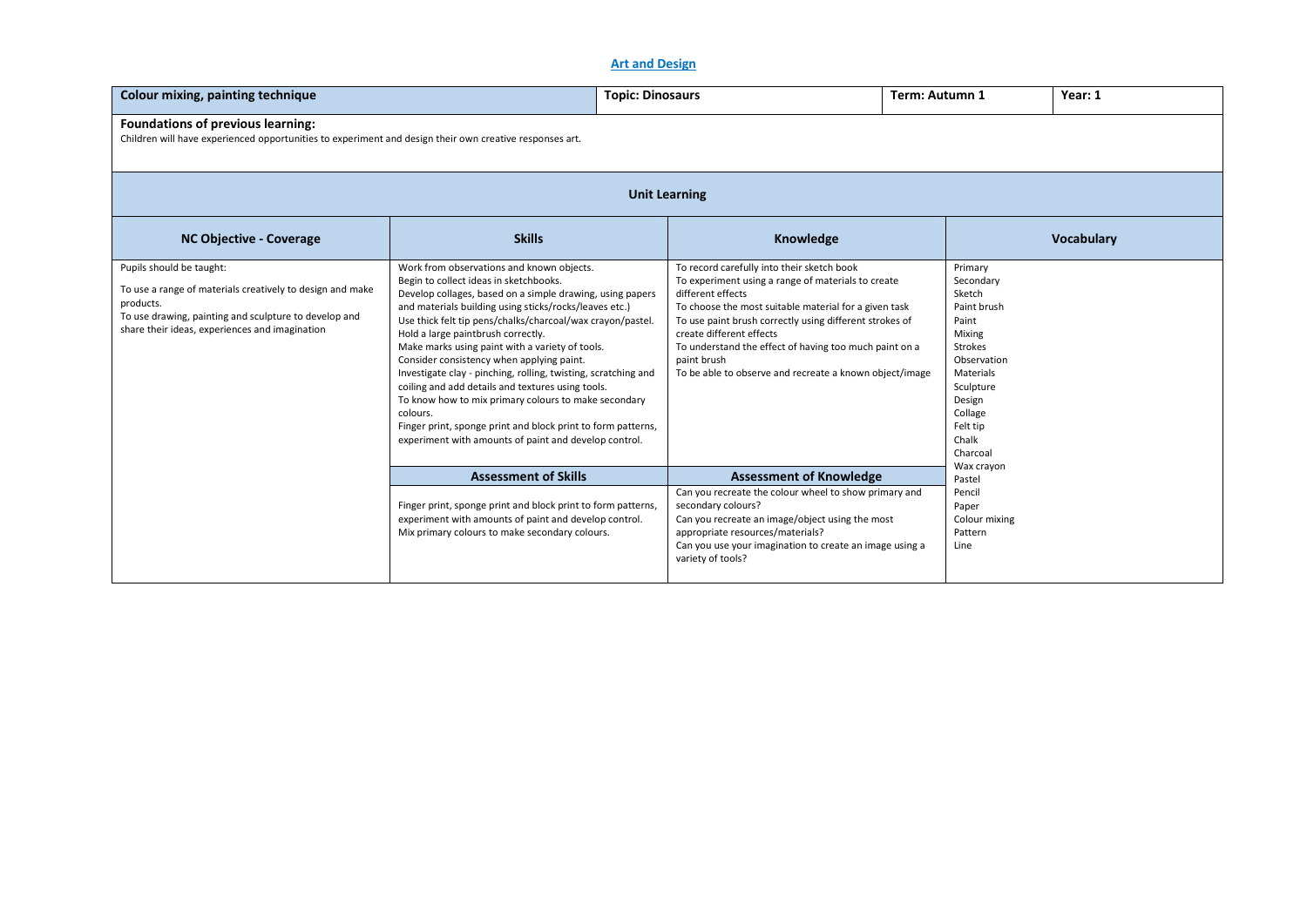## **Physical Education**

| <b>Netball</b>                                                                                                                                                                                                                                                                                                                                                                                                                                                                                                                                                                                                                                                                                                                                                                                                                                    |                                                                                                                                                                                                                                                                                                                                                                                                                                                                                                                                                                                                                                                                                                                                                                                                                                                                                                                                  | Term: Autumn 1                                                                                                                                                                                                                                                                                                                                                                                                                                                                                                                                                                                                                                                                                                               | Year: 1                                                                                                                                                                                                       |  |  |  |  |
|---------------------------------------------------------------------------------------------------------------------------------------------------------------------------------------------------------------------------------------------------------------------------------------------------------------------------------------------------------------------------------------------------------------------------------------------------------------------------------------------------------------------------------------------------------------------------------------------------------------------------------------------------------------------------------------------------------------------------------------------------------------------------------------------------------------------------------------------------|----------------------------------------------------------------------------------------------------------------------------------------------------------------------------------------------------------------------------------------------------------------------------------------------------------------------------------------------------------------------------------------------------------------------------------------------------------------------------------------------------------------------------------------------------------------------------------------------------------------------------------------------------------------------------------------------------------------------------------------------------------------------------------------------------------------------------------------------------------------------------------------------------------------------------------|------------------------------------------------------------------------------------------------------------------------------------------------------------------------------------------------------------------------------------------------------------------------------------------------------------------------------------------------------------------------------------------------------------------------------------------------------------------------------------------------------------------------------------------------------------------------------------------------------------------------------------------------------------------------------------------------------------------------------|---------------------------------------------------------------------------------------------------------------------------------------------------------------------------------------------------------------|--|--|--|--|
| Foundations of previous learning:<br>ELGS that feed into PE:<br>Physical Development: Children show good control and coordination in large and small movements. They move confidently in a range of ways, safely negotiating space. They handle equipment and tools effectively, including pen<br>Physical Development - Children know the importance for good health of physical exercise, and a healthy diet, and talk about ways to keep healthy and safe. They manage their own basic hygiene and personal needs successfull<br>and going to the toilet independently.<br>Expressive arts and design: Children sing songs, make music and dance, and experiment with ways of changing them. They safely use and explore a variety of materials, tools and techniques, experimenting with colour, design,<br>function.<br><b>Unit Learning</b> |                                                                                                                                                                                                                                                                                                                                                                                                                                                                                                                                                                                                                                                                                                                                                                                                                                                                                                                                  |                                                                                                                                                                                                                                                                                                                                                                                                                                                                                                                                                                                                                                                                                                                              |                                                                                                                                                                                                               |  |  |  |  |
| <b>NC Objective - Coverage</b>                                                                                                                                                                                                                                                                                                                                                                                                                                                                                                                                                                                                                                                                                                                                                                                                                    |                                                                                                                                                                                                                                                                                                                                                                                                                                                                                                                                                                                                                                                                                                                                                                                                                                                                                                                                  | Skills and Knowledge                                                                                                                                                                                                                                                                                                                                                                                                                                                                                                                                                                                                                                                                                                         | <b>Vocabulary</b>                                                                                                                                                                                             |  |  |  |  |
| To master basic movements including running, jumping,<br>throwing and catching, as well as developing balance,<br>agility and co-ordination, and begin to apply these in a<br>range of activities<br>To participate in team games, developing simple tactics for<br>attacking and defending                                                                                                                                                                                                                                                                                                                                                                                                                                                                                                                                                       | Pat, throw, kick, stop and sometimes catch a ball.<br>Accurately shadow a partner's movements.<br>Create simple movement patterns, showing awareness of rhythm.<br>Show control and co-ordination when moving or standing still.<br>Perform basic sequences, using space safely and recognising simple technical words.<br>Move fluently, changing direction and speed easily and avoiding collision<br>Understand the aspects of tracking, and get in line with the ball to receive it<br>opponent's actions.<br>Describe what it feels like when they breathe faster during exercise<br>Explain why running and playing games is good for them<br>Watch others movements carefully<br>Describe what they have done or seen others doing.<br>Copy what they see and say why it is good<br>To identify and show their understanding.<br>To perform as part of a team.<br>Move fluently and control a ball during invasion games. | Negotiate space when racing and chasing, adjusting speed or changing direction to avoid obstacles.<br>Run a short distance with some control. Jump with both feet from standing. Throw a projectile in a given direction.<br>Show control and accuracy with the basic actions for rolling, under arm throwing, striking a ball and kicking.<br>Understand the concepts of aiming, hitting into space, and taking the ball to a good position for aiming<br>Use skills in different ways in different games, and try to win by changing the way they use skills in response to their<br>Recognise space in their games and use it to their advantage planning where to stand to make it difficult for opponents<br>Assessment | Direction<br>Speed<br>Collision<br>Fluently<br>Accuracy<br>Throwing<br>Striking<br>Kicking<br>Aiming<br>Position<br>Games<br>Opponent<br>Movement<br>Control<br>Feet<br>Co ordination<br>Distance<br>Sequence |  |  |  |  |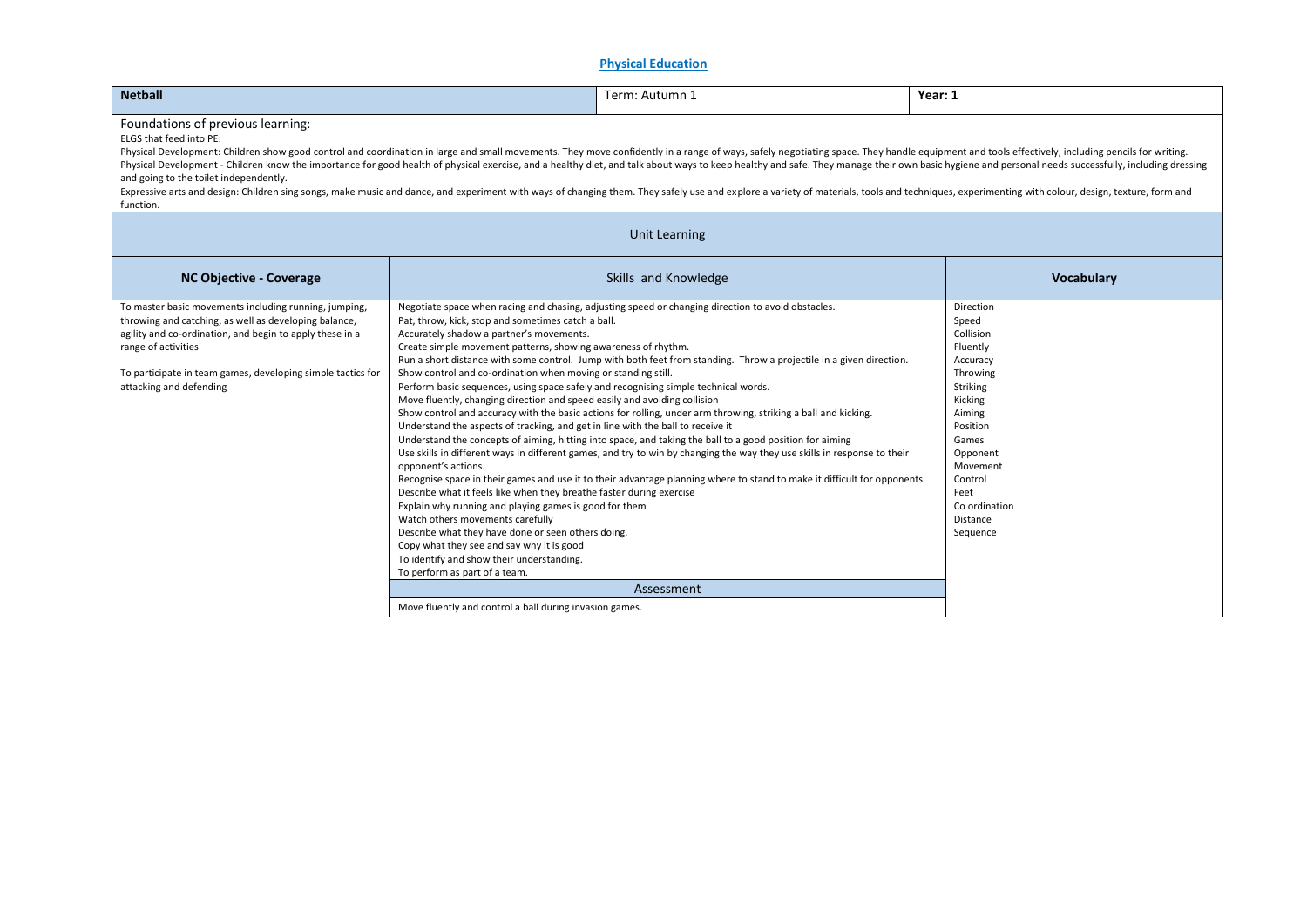## **Religious Education**

| <b>Topic:</b> Christianity: Creation Story                                                                                                                                                | Year: 1                                                                                                                                                                                                                                                                                                                                                                                                                                                                                                                                                                                                                                                                                                                                                                                                                                                                                                                                                                                                                                                                                                                                   |                                                                                                                                                                                                                                                                                                                                                                                                                                                                                                                                                                                                                                                                            | Term: Autumn 1                                                                                                                                                             |  |  |  |  |  |
|-------------------------------------------------------------------------------------------------------------------------------------------------------------------------------------------|-------------------------------------------------------------------------------------------------------------------------------------------------------------------------------------------------------------------------------------------------------------------------------------------------------------------------------------------------------------------------------------------------------------------------------------------------------------------------------------------------------------------------------------------------------------------------------------------------------------------------------------------------------------------------------------------------------------------------------------------------------------------------------------------------------------------------------------------------------------------------------------------------------------------------------------------------------------------------------------------------------------------------------------------------------------------------------------------------------------------------------------------|----------------------------------------------------------------------------------------------------------------------------------------------------------------------------------------------------------------------------------------------------------------------------------------------------------------------------------------------------------------------------------------------------------------------------------------------------------------------------------------------------------------------------------------------------------------------------------------------------------------------------------------------------------------------------|----------------------------------------------------------------------------------------------------------------------------------------------------------------------------|--|--|--|--|--|
| Foundations of previous learning:<br>Not previously taught - see EYFS                                                                                                                     |                                                                                                                                                                                                                                                                                                                                                                                                                                                                                                                                                                                                                                                                                                                                                                                                                                                                                                                                                                                                                                                                                                                                           |                                                                                                                                                                                                                                                                                                                                                                                                                                                                                                                                                                                                                                                                            |                                                                                                                                                                            |  |  |  |  |  |
|                                                                                                                                                                                           | <b>Unit Learning</b>                                                                                                                                                                                                                                                                                                                                                                                                                                                                                                                                                                                                                                                                                                                                                                                                                                                                                                                                                                                                                                                                                                                      |                                                                                                                                                                                                                                                                                                                                                                                                                                                                                                                                                                                                                                                                            |                                                                                                                                                                            |  |  |  |  |  |
| <b>NC Objective - Coverage</b>                                                                                                                                                            | <b>Skills</b>                                                                                                                                                                                                                                                                                                                                                                                                                                                                                                                                                                                                                                                                                                                                                                                                                                                                                                                                                                                                                                                                                                                             | Knowledge                                                                                                                                                                                                                                                                                                                                                                                                                                                                                                                                                                                                                                                                  | <b>Vocabulary</b>                                                                                                                                                          |  |  |  |  |  |
| Does God want Christians to look after the world?<br>• Re-tell the Christian Creation story<br>• Explore how this influences how Christians behave<br>towards nature and the environment. | Thinking about religion and belief<br>Recall features of religious, spiritual and moral stories and<br>other forms of religious expression<br>Recognise and name features of religions and beliefs<br>Enquiring, investigating and interpreting<br>Identify what they find interesting and puzzling in lifester<br>Recognise symbols and other forms of religious expression<br>Beliefs and teachings (what people believe)<br>Recount outlines of some religious stories<br>Practices and lifestyles (what people do)<br>Recognise features of religious life and practice<br><b>Expression and language (How people express</b><br>themselves)<br>Recognise some religious symbols and words<br>Identity and experience (Making sense of who we are)<br>Identify aspects of own experience and feelings, in<br>religious material studied<br>Meaning and purpose (Making sense of life)<br>Identify things they find interesting or puzzling, in religious<br>materials studied<br>Values and commitments (Making sense of right and<br>wrong)<br>Identify what is of value and concern to themselves, in<br>religious material studied | To understand how the world is precious.<br>To understand that we need to look after the world.<br>To understand where items in nature came from.<br>To understand the Christians believe that God created the<br>world and the nature around us.<br>To understand why God sat down on the 7 <sup>th</sup> day to have a<br>rest.<br>To understand that Christians believe that God wants<br>people to look after the world as He has created it for<br>them and gave it to people to enjoy and look after it for<br>Him.<br>To understand that Christians believe the universe and<br>human life are God's creation.<br>To know that humans are made in the image of God. | Natural<br>Earth<br>God<br>Christian<br>Environment<br>Care<br>World<br>Creation story<br><b>Believe</b><br>Belief<br>Teachings<br>Value<br>Commitment<br>Opinion<br>Moral |  |  |  |  |  |
|                                                                                                                                                                                           | <b>Assessment of Skills</b>                                                                                                                                                                                                                                                                                                                                                                                                                                                                                                                                                                                                                                                                                                                                                                                                                                                                                                                                                                                                                                                                                                               | <b>Assessment of Knowledge</b>                                                                                                                                                                                                                                                                                                                                                                                                                                                                                                                                                                                                                                             |                                                                                                                                                                            |  |  |  |  |  |
|                                                                                                                                                                                           | I can say how it felt to make something.<br>I can express an opinion about the Christian belief about<br>creation.                                                                                                                                                                                                                                                                                                                                                                                                                                                                                                                                                                                                                                                                                                                                                                                                                                                                                                                                                                                                                        | I can remember the Christian Creation story and talk about<br>it.                                                                                                                                                                                                                                                                                                                                                                                                                                                                                                                                                                                                          |                                                                                                                                                                            |  |  |  |  |  |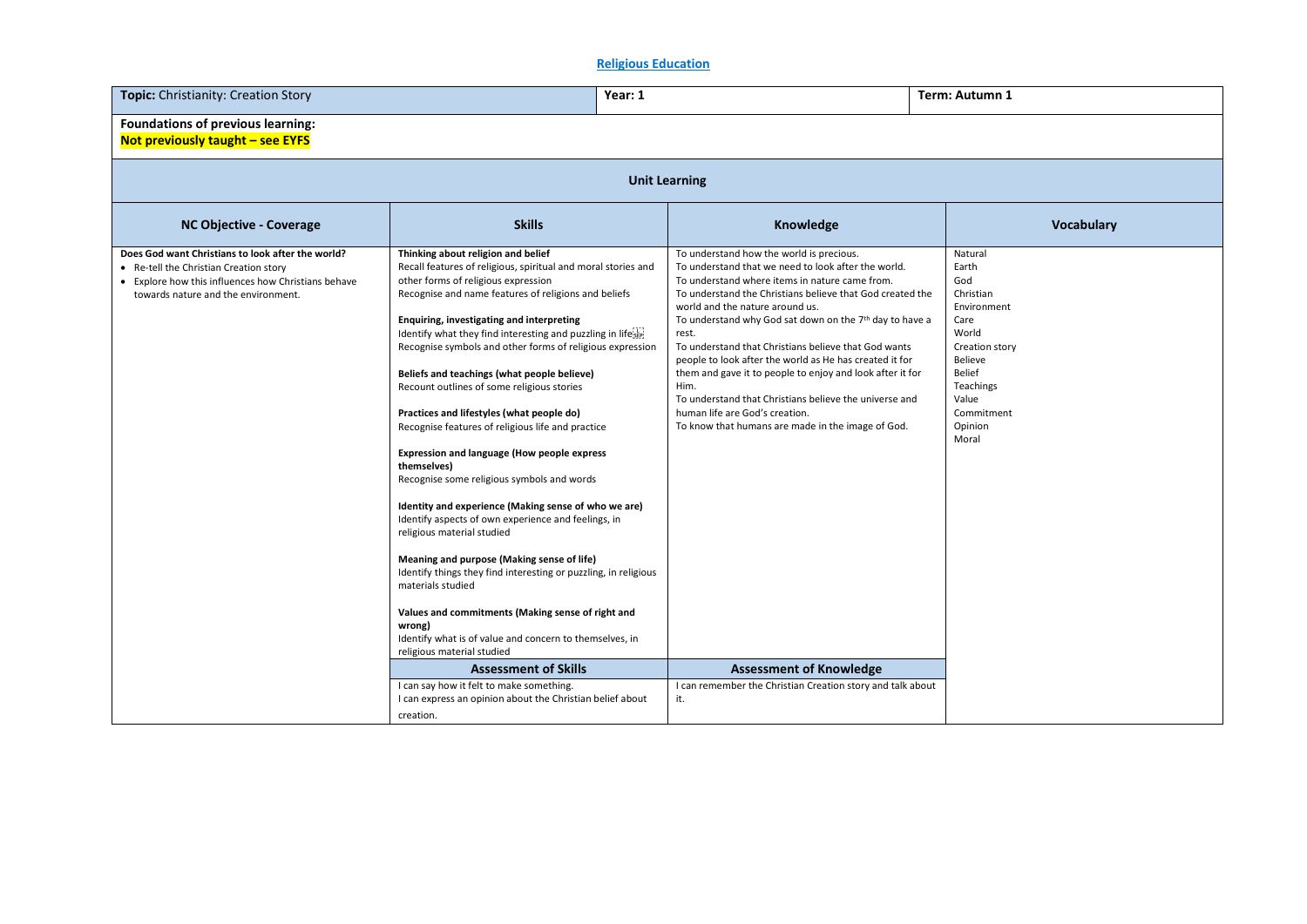**Computing**

| Move My Beebot/ More than My Beebot                                                                                                                                                                                                                                                       | <b>Topic: Programming</b><br>Year: 1                                                                                                                                                                                                                                                                                                                                                                                                                                                                                                                                                                                                                                                                                                                                    |                                          |                                                                                                                                                                                                                                                                                                                                                                                                                                                                                                                                                                                                                                                                                                                                                                                                                                                                                                                                                                                                                                                                                         | Term: Autumn 1 |                                                                                                                                      |                                                                                                                         |  |
|-------------------------------------------------------------------------------------------------------------------------------------------------------------------------------------------------------------------------------------------------------------------------------------------|-------------------------------------------------------------------------------------------------------------------------------------------------------------------------------------------------------------------------------------------------------------------------------------------------------------------------------------------------------------------------------------------------------------------------------------------------------------------------------------------------------------------------------------------------------------------------------------------------------------------------------------------------------------------------------------------------------------------------------------------------------------------------|------------------------------------------|-----------------------------------------------------------------------------------------------------------------------------------------------------------------------------------------------------------------------------------------------------------------------------------------------------------------------------------------------------------------------------------------------------------------------------------------------------------------------------------------------------------------------------------------------------------------------------------------------------------------------------------------------------------------------------------------------------------------------------------------------------------------------------------------------------------------------------------------------------------------------------------------------------------------------------------------------------------------------------------------------------------------------------------------------------------------------------------------|----------------|--------------------------------------------------------------------------------------------------------------------------------------|-------------------------------------------------------------------------------------------------------------------------|--|
| Foundations of previous learning:<br>Children from EYFS are be able to<br>make a floor robot move.<br>$\bullet$<br>use simple software to make something happen.<br>$\bullet$<br>make choices about the buttons and icons I press, touch or click on.<br>$\bullet$                        |                                                                                                                                                                                                                                                                                                                                                                                                                                                                                                                                                                                                                                                                                                                                                                         |                                          |                                                                                                                                                                                                                                                                                                                                                                                                                                                                                                                                                                                                                                                                                                                                                                                                                                                                                                                                                                                                                                                                                         |                |                                                                                                                                      |                                                                                                                         |  |
|                                                                                                                                                                                                                                                                                           |                                                                                                                                                                                                                                                                                                                                                                                                                                                                                                                                                                                                                                                                                                                                                                         | <b>Unit Learning</b>                     |                                                                                                                                                                                                                                                                                                                                                                                                                                                                                                                                                                                                                                                                                                                                                                                                                                                                                                                                                                                                                                                                                         |                |                                                                                                                                      |                                                                                                                         |  |
| <b>NC Objective - Coverage</b>                                                                                                                                                                                                                                                            | <b>Skills</b>                                                                                                                                                                                                                                                                                                                                                                                                                                                                                                                                                                                                                                                                                                                                                           |                                          | Knowledge                                                                                                                                                                                                                                                                                                                                                                                                                                                                                                                                                                                                                                                                                                                                                                                                                                                                                                                                                                                                                                                                               |                |                                                                                                                                      | <b>Vocabulary</b>                                                                                                       |  |
| Understand what algorithms are, how they are<br>implemented as programs on digital devices, and that<br>programs execute by following precise and unambiguous<br>instructions<br>Create and debug simple programs<br>Use logical reasoning to predict the behaviour of simple<br>programs | <b>Computer Science:</b><br>Understand what algorithms are<br>When a computer does something it is following<br>instructions called code.<br>Understand that programs respond to inputs to do<br>different things.<br>Can give precise instructions for a program to work<br>successfully.                                                                                                                                                                                                                                                                                                                                                                                                                                                                              | a program<br>town<br>happen.<br>program. | <b>Move My Beebot</b><br>To meet Bee-Bot and think about what they may already know<br>To give instructions to each other in pairs<br>To use counters to investigate how far Bee-Bot moves with one<br>forward press and how much Bee-Bot turns with the right turn<br>or left turn buttons<br>To draw their own 'town' on a large sheet of paper and plan<br>routes for Bee-Bot<br>To self-assess their confidence to implement their algorithm as<br>To use the pause button when traffic lights are added to their<br>To use the word algorithm (it is not expected they fully<br>understand the word at this stage)<br>More than My Beebot<br>To give instructions to my friend and follow their instructions<br>to move around.<br>To describe what happens when I press buttons on a robot.<br>To describe what actions, I need to do to make something<br>To begin to predict what will happen for a short sequence of<br>instructions.<br>To begin to use software/apps to create movement and<br>patterns on a screen.<br>To use the word debug when I correct mistakes when I |                | Algorithm<br><b>Backward Button</b><br>Clear<br>Code<br>Debug<br>Distance<br>Floor robot<br>Forward<br>Go<br>Instructions<br>Mistake | Move<br>Pause / Wait<br>Predict<br>Program<br>Quarter turn / right angle<br>Turn left<br>Turn right<br>Sequence<br>Stop |  |
|                                                                                                                                                                                                                                                                                           |                                                                                                                                                                                                                                                                                                                                                                                                                                                                                                                                                                                                                                                                                                                                                                         |                                          | Assessment of Skills/Assessment of Knowledge                                                                                                                                                                                                                                                                                                                                                                                                                                                                                                                                                                                                                                                                                                                                                                                                                                                                                                                                                                                                                                            |                |                                                                                                                                      |                                                                                                                         |  |
|                                                                                                                                                                                                                                                                                           | <b>Move My Beebot</b><br>I can give instructions to my friend and follow their instructions to move around.<br>I can describe what happens when I press buttons on a robot.<br>I can describe what actions I need to do to make something happen.<br>I can begin to predict what will happen for a short sequence of instructions.<br>I can use the word debug when I correct mistakes when I program.<br><b>More than My Beebot</b><br>Can you begin to identify an algorithm to achieve a more complex route?<br>Can you create my own maze for a partner to solve?<br>Can you accurately use the word debug when suggesting changes to make to a program?<br>Can you begin to accurately predict the distance required to make the car move forwards in one command? |                                          |                                                                                                                                                                                                                                                                                                                                                                                                                                                                                                                                                                                                                                                                                                                                                                                                                                                                                                                                                                                                                                                                                         |                |                                                                                                                                      |                                                                                                                         |  |